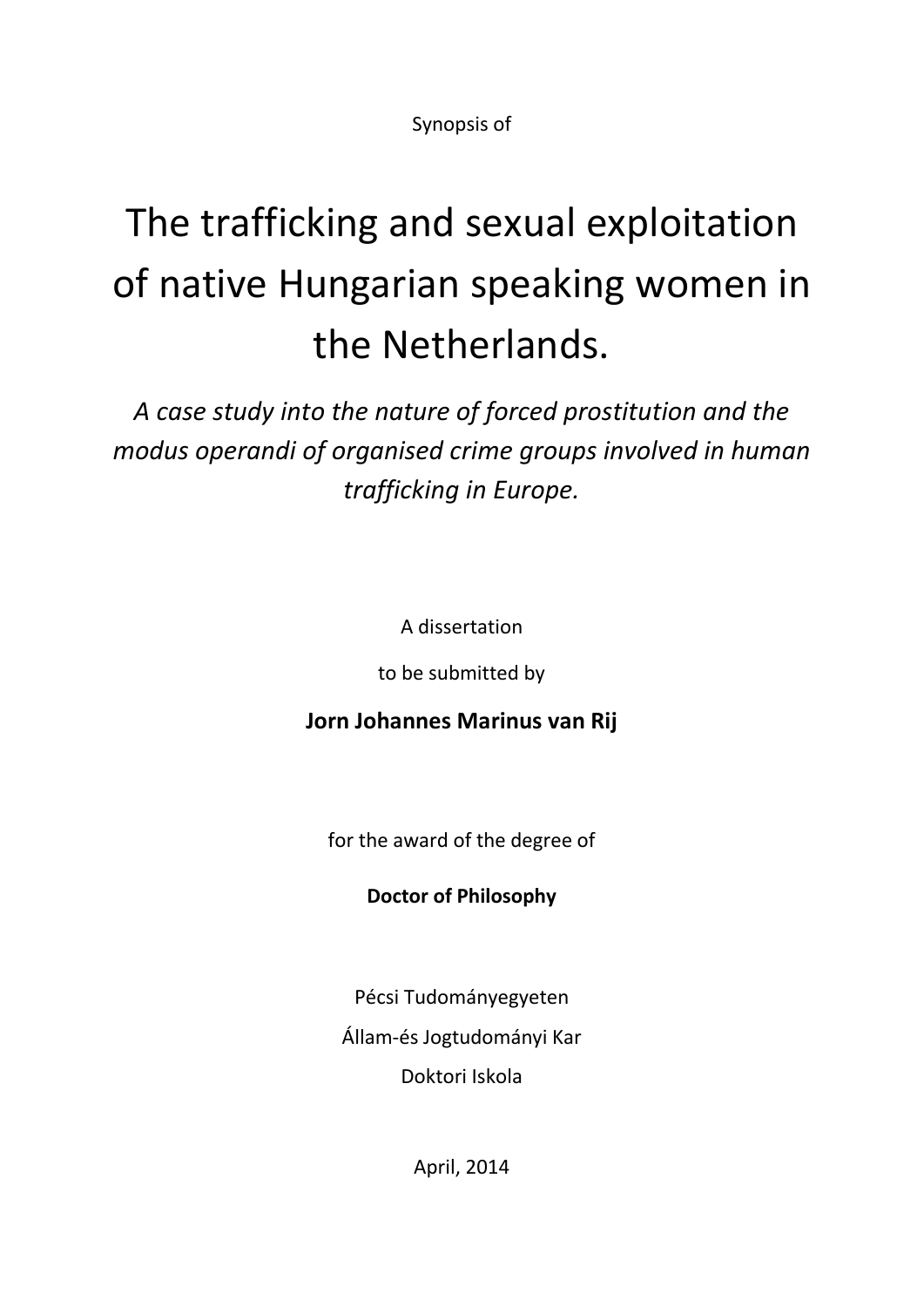# **Table of Contents**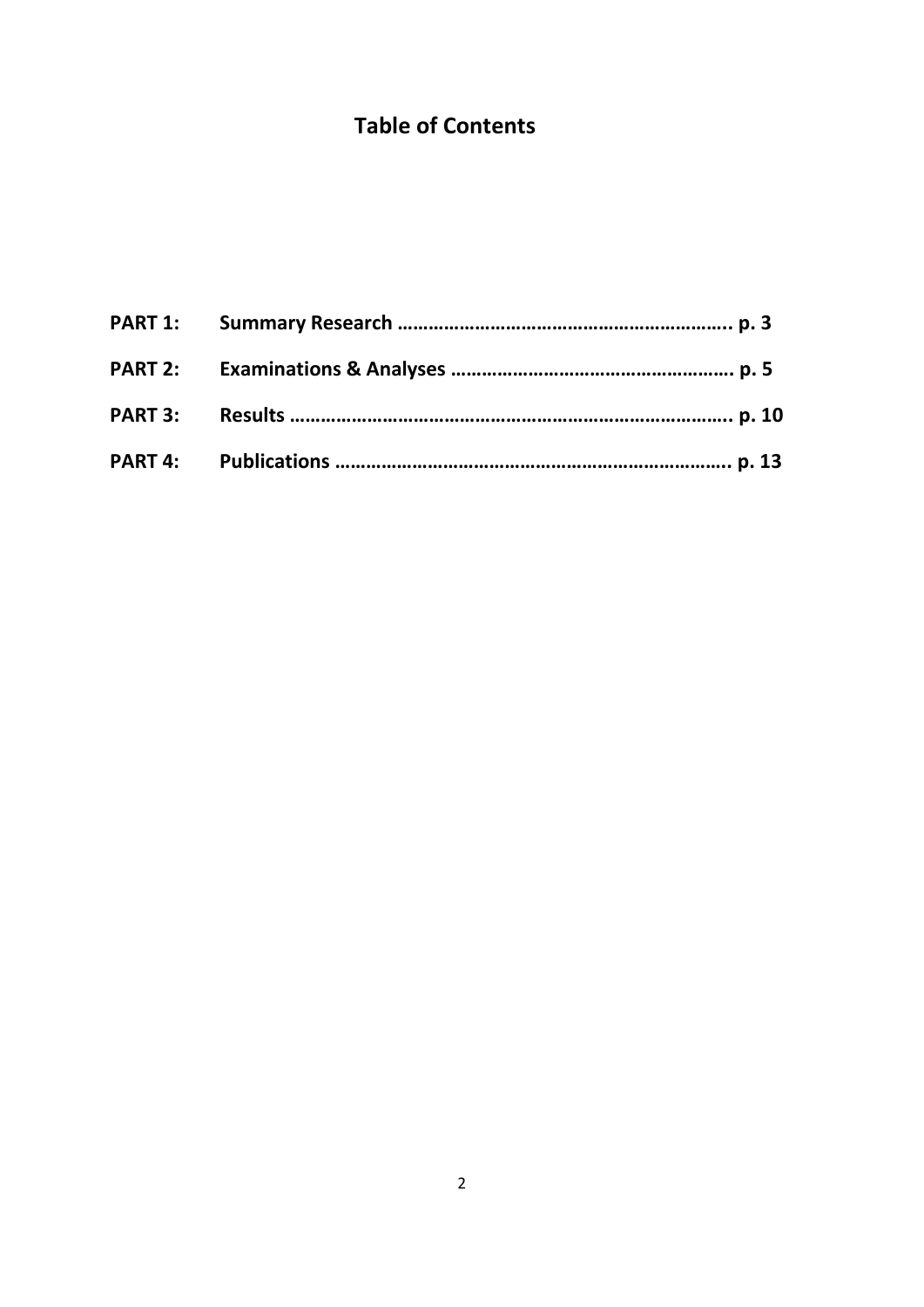## **PART 1:**

This ethnographic research was set out to provide answers in regards to questions concerning the nature of victimisation and perpetration within the trafficking and sexual exploitation of native Hungarian speaking women. In other words, who victims and perpetrators of sexual exploitation actually are and more specific what their characteristics consist out of? Information was gathered on which parties and organisations are involved in the trafficking and sexual exploitation of native Hungarian speaking women and what their modus operandi is. By doing so a description of the nature of the trafficking of native Hungarian speaking women to the Netherlands with the goal to sexually exploit them as well as to explain the organisation of the crime and criminal networks by using a network oriented approach, was given. The ultimate goal of this research is to provide hand on empirical and applicable information for those institutions leading and execution the fight against human trafficking and sexual exploitation of women. In order to do so, the following research questions were used:

Main:

• What is the Modus Operandi of Organised Crime Groups which are involved in the trafficking and sexual exploitation of native Hungarian speaking women in the Netherlands and to what extend does legislation on both national and European level influence the Modus Operandi of these Organised Crime Groups?

Sub:

- What is the nature of forced prostitution involving native Hungarian speaking women in the Netherlands?
- What role does transnational Organised Crime have in the trafficking and sexual exploitation of native Hungarian speaking women across the European Union?
- What are the measurable effects of implementing National (antitrafficking and prostitution) legislation and European anti-trafficking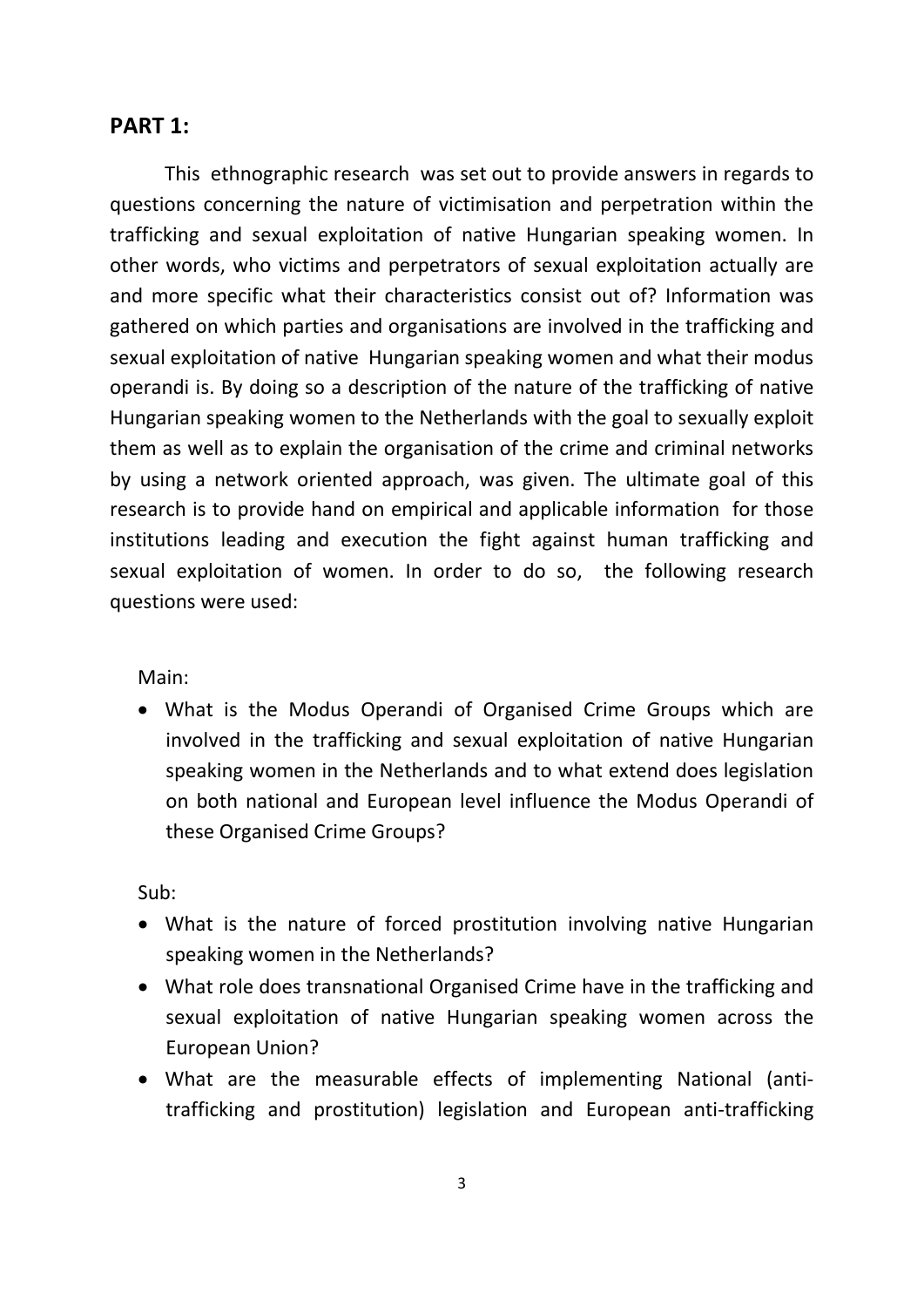programs and international (legal) cooperation towards the trafficking and sexual exploitation of native Hungarian speaking women?

• Which innovative multidisciplinary actions and cooperative strategies are related to and therefore capable of influencing the Modus Operandi of transnational operating Organised Crime Groups?

The expectations as existed prior to the research were formulated as the following hypotheses:

- Most of the women involved in the sex-work spectrum, especially those in the more deprived areas like prostitution have fallen victim to human trafficking and sexual exploitation.
- The organisations behind the trafficking are using a business model based upon a network approach.
- Current legislation is ineffective to successfully combat the trafficking and sexual exploitation of women.
- The women fallen victim have insufficient (in)formal support to escape the exploitive situation and in the current situation they lack adequate protection against their perpetrators and social condemnation.
- Nations as well as the European Union will eventually fall short in combating human trafficking due to the fact the interests of states are always carefully balanced against the human rights of citizens which is contra-productive to combating organised crime.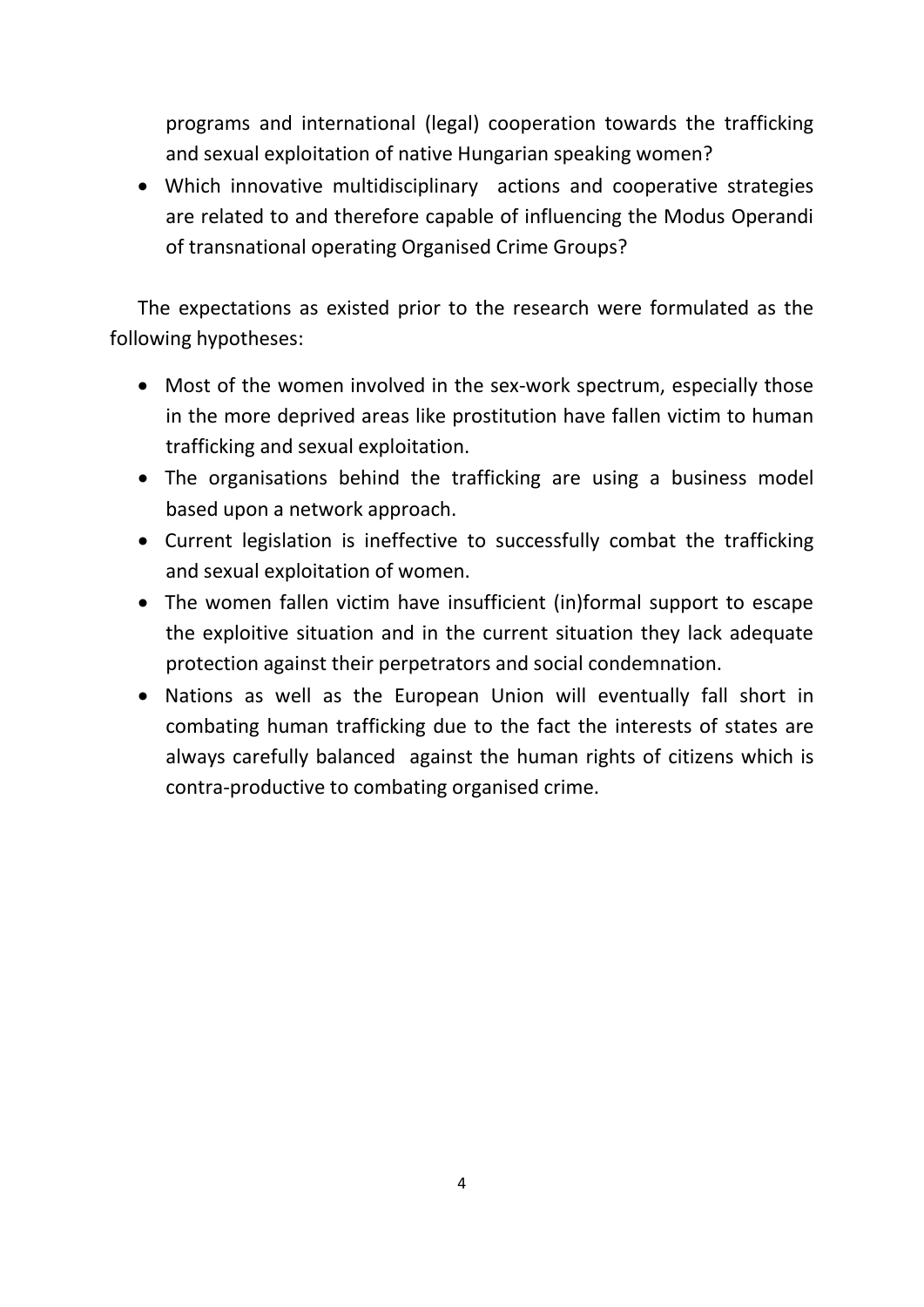# **PART 2:**

As mentioned in the first part, this research has an ethnographic setup and different methods and skills were applied. Before doing any intrusive research ethical approval was necessary and for this research this was obtained by the INHolland University of Applied Sciences ad-hoc Research Ethics Committee chaired by prof. dr. D. Andriessen supplemented by the members prof. dr. B Levering and Prof. dr. S. Peij in 2011. The Committee assessed the research on the basis of the Social Research Association (SRA) Ethical Guidelines 2003.

To meet the standards within the research all data was collected anonymously and the necessary description keys are only at the disposal of the researcher himself. All respondents participated on a voluntary basis and the principle of informed consent was used. Due to the nature of the situation, interviews with women working as a prostitute as well as the interviews with pimps and the occasional punter were not recorded but rather organised by using notes during the interviews. After each interview, the notes were placed in a work report within the hour and in transcript the same day. The final analyses was done with the help of Kwalitan.

| XXX weg 111, Rotterdam |              |        |                       |                  | 13.20-13.35<br>Tuesday January 10 2012 |            |           |         |                |
|------------------------|--------------|--------|-----------------------|------------------|----------------------------------------|------------|-----------|---------|----------------|
| <b>Name</b>            | <b>Alias</b> | Gender | Age                   | <b>Ethnicity</b> | <b>Born</b>                            | Occupation | Area      | Type    | <b>Contact</b> |
| Megy<br>none           |              |        |                       |                  | Szeged                                 | Prostitute | Rotterdam | Private | Kinky.nl       |
|                        |              |        | F.<br>23<br>Hungarian |                  |                                        |            |           | In $8$  |                |
|                        |              |        |                       |                  |                                        |            |           | out     |                |
|                        |              |        |                       |                  |                                        |            |           | call    |                |

Example of a work report:

Notes: ….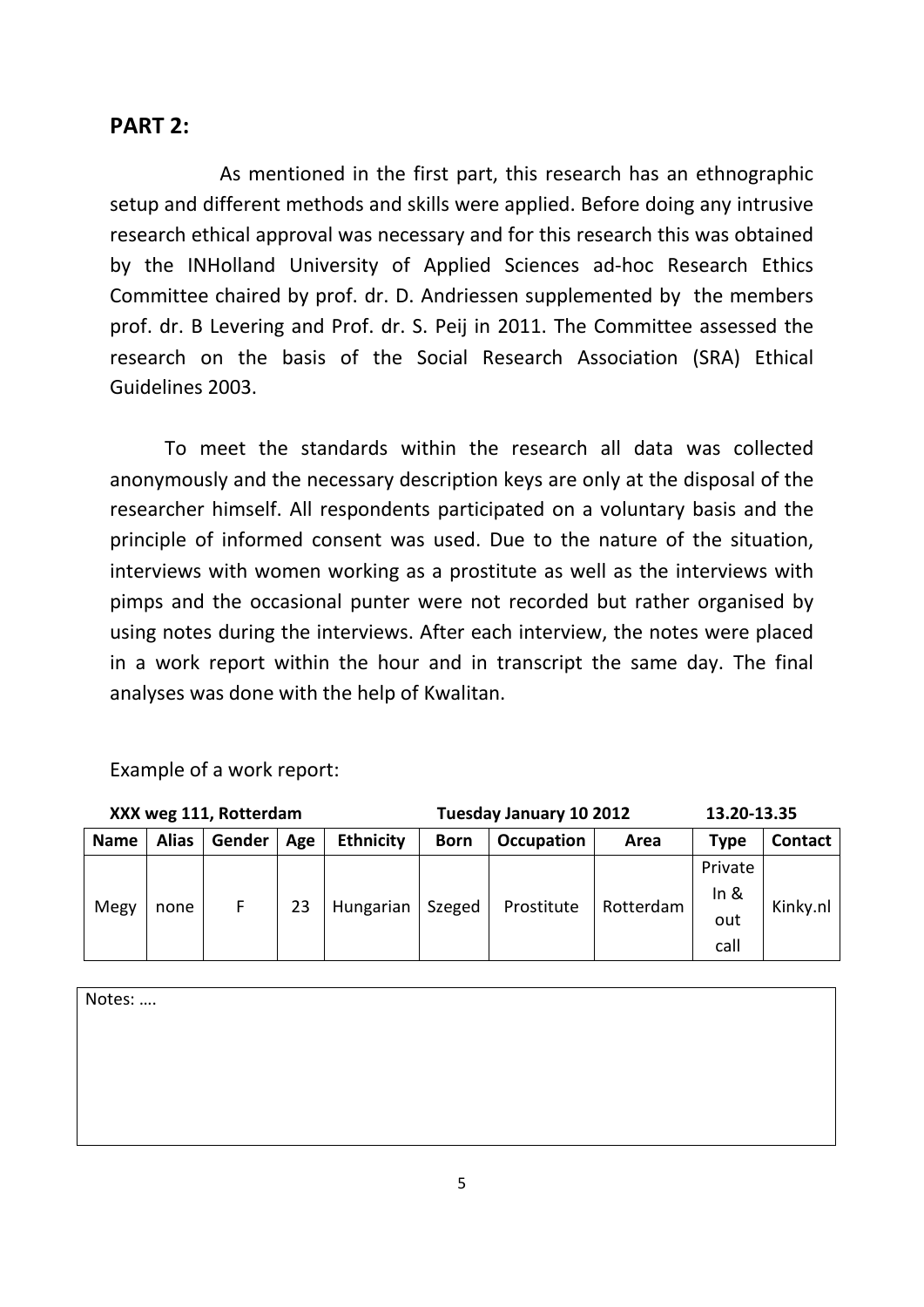After finalising the work reports, the information was made anonymous by giving each applied method, person and characteristic a specific code i.e. an interview was coded B, the specific respondent was given a unique number i.e. 25, the nature of the respondent was recognisable by the colour i.e. a prostitute being orange and a pimp green. The location was made clear on the basis of a Latin number i.e. XII and the accommodation, when relevant, i.e. a brothel was given a letter from the Greek alphabet. This resulted in a file as shown in a fictional example below;

| Date and<br>time | <b>Type</b> | respondent | <b>Nature</b> | Location | M.O |
|------------------|-------------|------------|---------------|----------|-----|
|                  |             |            |               |          |     |
| 17-03-2011       | B           | 98         |               | X        | Φ   |
| 18.25-19.50      |             |            |               |          |     |
| 02-04-2011       | B           | 101        |               | VII      | п   |
| 10.00-10.55      |             |            |               |          |     |
| 06-04-2011       | B           | 103        |               | VII      | n/a |
| 16.15-16.40      |             |            |               |          |     |

The following methods were applied:

#### Quantitative $\rightarrow$

Questionnaires: In both the Netherlands as in Hungary this method was used to retrieve information. In the Netherlands, the people were asked on their attitudes towards prostitution by assessing this to the effects of Not In My Backyard (NIMBY). For this 5000 questionnaires were taken in a face to face setting. In addition 437 punters were asked, face to face, on their motivations for buying sex and their knowledge of human trafficking and sexual exploitation and on their ability to recognise victims and willingness to file a report by the authorities. In Hungary, women working in prostitution were contacted by telephone and asked on their experiences and willingness to travel abroad. This sample was set out as followed;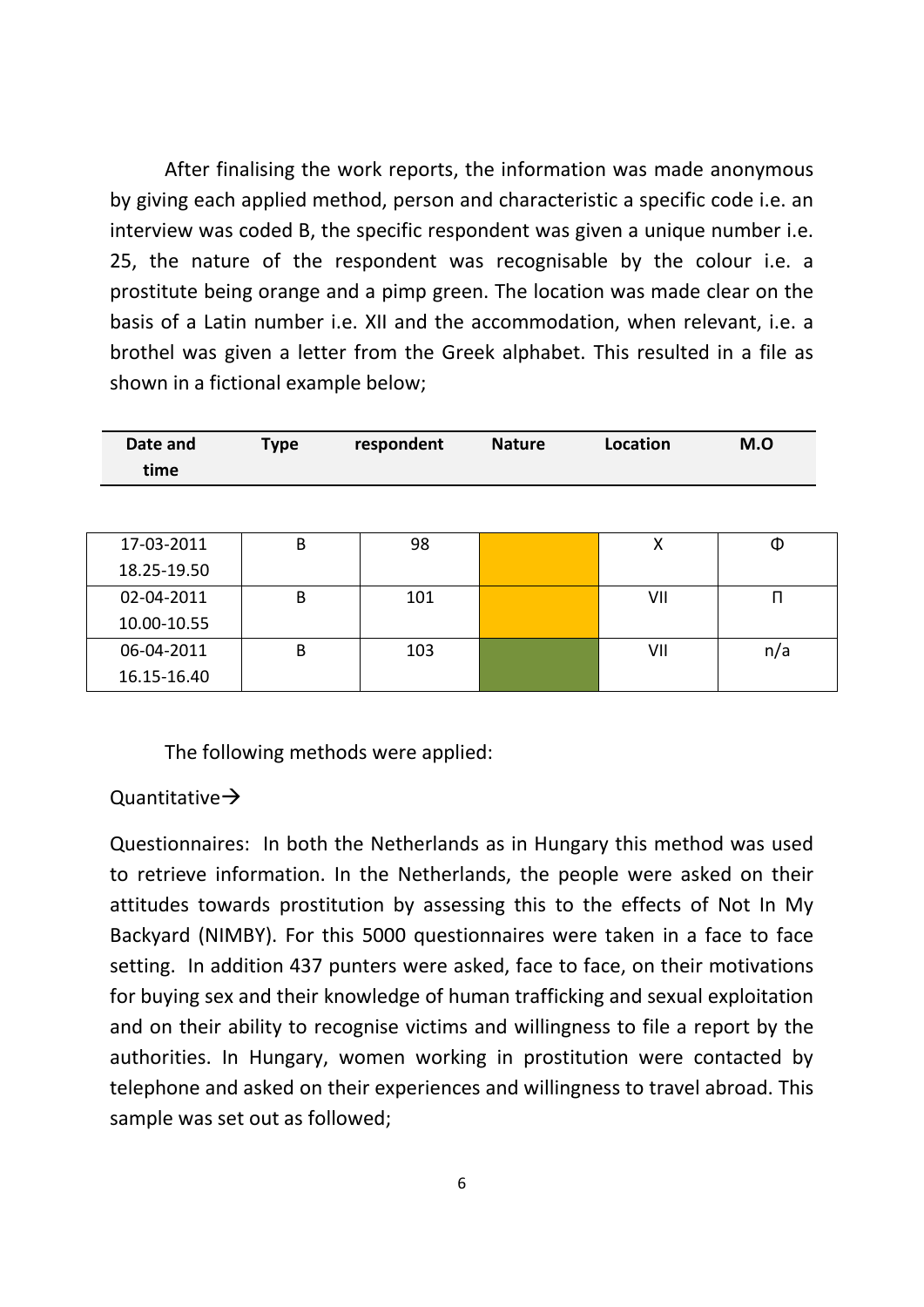| $N=$               |    | <b>Budapest Debrécen</b> | Gvör | <b>Pécs</b> | <b>Szeged</b> | Nyíregyháza |
|--------------------|----|--------------------------|------|-------------|---------------|-------------|
| <b>Prostitutes</b> | 39 |                          |      |             |               |             |

All information deriving out of the questionnaires was placed in and analysed by the help of SPSS.

#### Qualitative $\rightarrow$

An extensive literature review, based upon the conditions as set out by Hart, has been conducted to analyse all available secondary data and ideas and research on the topics of prostitution, forced prostitution and organised crime. This literature review was supplemented with regular meetings and visits to conferences both as listener but in some occasions also as a speaker. Besides these visits, the retrieval of primary data was initiated by using the method of ethnographic observations in the red light districts of Amsterdam, The Hague, Groningen and Utrecht, in the Netherlands. The aim of these observations was twofold. First they were necessary to get an idea of the reality as it exists in the specific red light districts and to assess the characteristic of the situation of legalised prostitution in the Netherlands. Second to get in contact with relevant persons i.e. prostitutes, pimps and punters who can function as gatekeepers. These first observations were conducted on a non-structured, direct and concealed basis with help of the method of time sampling. as mentioned above, observations were conducted in the cities of Amsterdam, The Hague, Groningen and Utrecht. The observations were structured in such a manner they took place at different days during the week as well as in the weekends and always on different times of the day. All of this to get an understanding of the working conditions, the amount of women present at a certain period in time, the type and amount of clientele etc. In total over 650 hours were spend observing. These observations acted also as a way to get in contact with the women working there which eventually led to the possibility of conducting interviews with the women. So over the period of January 2010 till February 2013, (N=)223 women working as prostitutes at several well know red lights districts in the cities of Amsterdam, The Hague, Utrecht and Groningen as well as women working in a private surrounding in the city and area of Rotterdam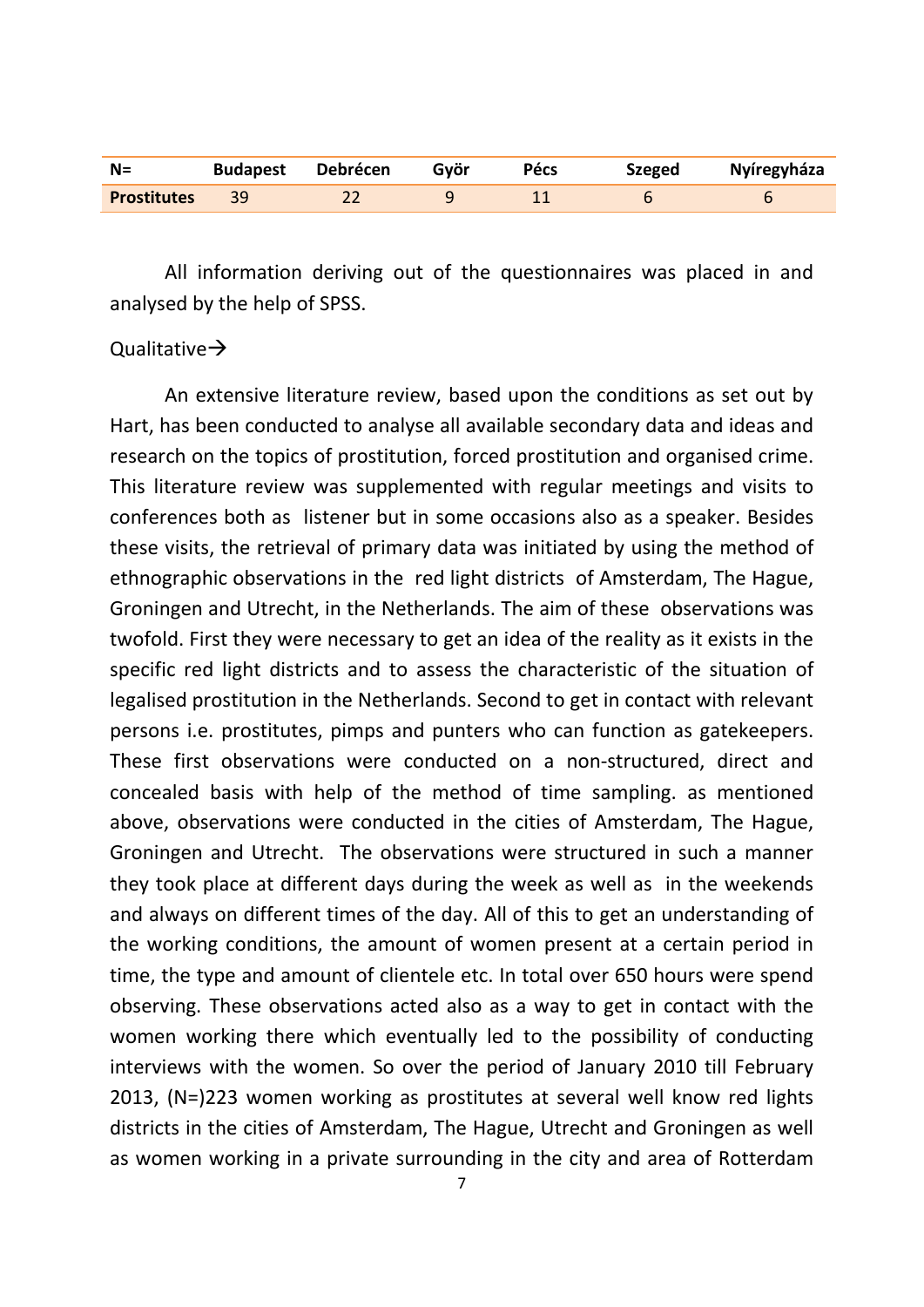were interviewed. Of these women (of whom the majority were interviewed several times), N=136 had the Hungarian nationality and did actually came from Hungary, more specific Szeged and the surrounding villages, the Budapest region and the Balaton region, 63 of the women belonged to the Hungarian minority in Romania, and usually would originate from the regions of Szatmár Megye and Bihar. One girl belonged to the Hungarian minority in Slovakia. The other N=23 interviewed ladies came from Lithuania (N=2), Bulgaria (N=7), Romania (N=8), Poland (N=4), Greece (N=1) and Estonia (N=1). Even though these women did not meet the characteristics of the research group they were interviewed nevertheless as they could function as a control group and sometimes they were friends with women from the research group so in this occasion they functioned as gatekeepers as well. Almost 35% of the women interviewed belonged to a Roma minority out of one of the specific countries.

In addition to these interviews with the women working in prostitution, (N=) 23 pimps were interviewed which have the following specifications;

| $N=$             |          |            |                 | ▵         |           |          |         |                                            |
|------------------|----------|------------|-----------------|-----------|-----------|----------|---------|--------------------------------------------|
| <b>Ethnicity</b> | Albanian | Surinamese | <b>Curacaos</b> | Bulgarian | Hungarian | Romanian | Turkish | Moroccan                                   |
| Age              | 33 & 34  | 37 & 39    | 21,24           | 41 & 43   |           |          |         | 36, 38 & 29, 29, 34 25, 27, 39 23, 28 & 31 |
|                  |          |            | &27             |           | 44        | & 54     | & 43    |                                            |

Beside these men working as pimps, multiple experts working for the police, the public prosecutions' office, judges, sex work aid organisations and scholars were asked on their knowledge, experiences and views on prostitution policy, forced prostitution and organised crime. Each interview addressed the following topics in regards to prostitution and the women working as a prostitute: (knowledge of) personal situation and background, (knowledge of) working position, (knowledge of) working conditions, the possibility to exit prostitution, nationality, travel i.e. the prostitution carrousel, perceptions of safety and feelings of trust towards the police and aid workers.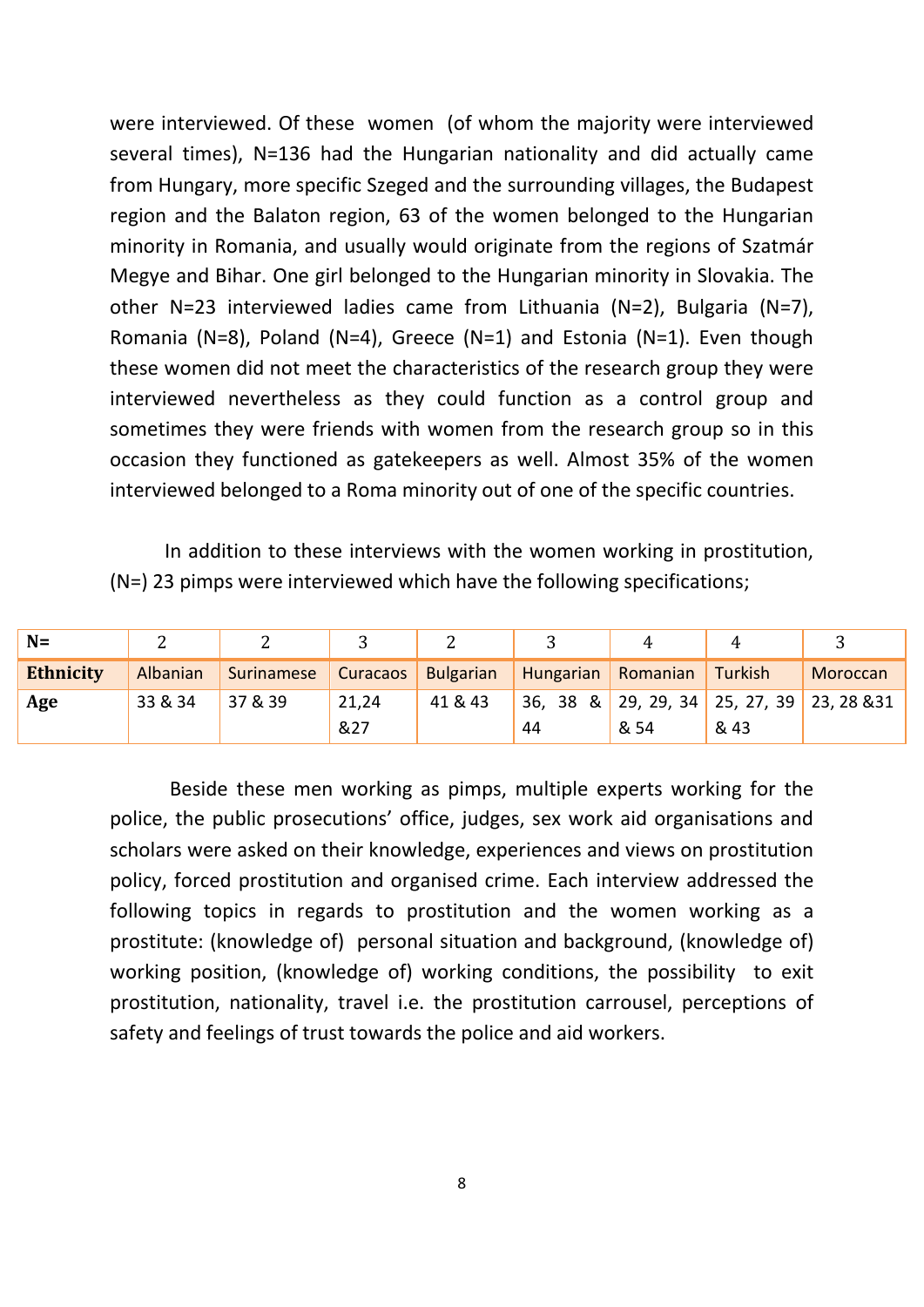Schematically the entire sample is as follows:

| $N =$                                         | Amsterdam | Groningen      | Rotterdam | The Hague | <b>Utrecht</b> |
|-----------------------------------------------|-----------|----------------|-----------|-----------|----------------|
| Prostitutes<br>Research<br>group Hungary      | 23        | 18             | 37        | 47        | 11             |
| Prostitutes<br>Research<br><b>Group Other</b> | 10        | $\overline{2}$ | 16        | 28        | 7              |
| Prostitutes<br><b>Control Group</b>           | 4         | 3              | 3         | 11        | $\overline{2}$ |
| Pimps                                         | 5         | 0              | 8         | 9         | $\mathbf{1}$   |

The interviews, on average, lasted about an hour and a half depending on the situation. In many occasions the interviews with the prostitutes needed a second or third session to get all the in-depth information needed.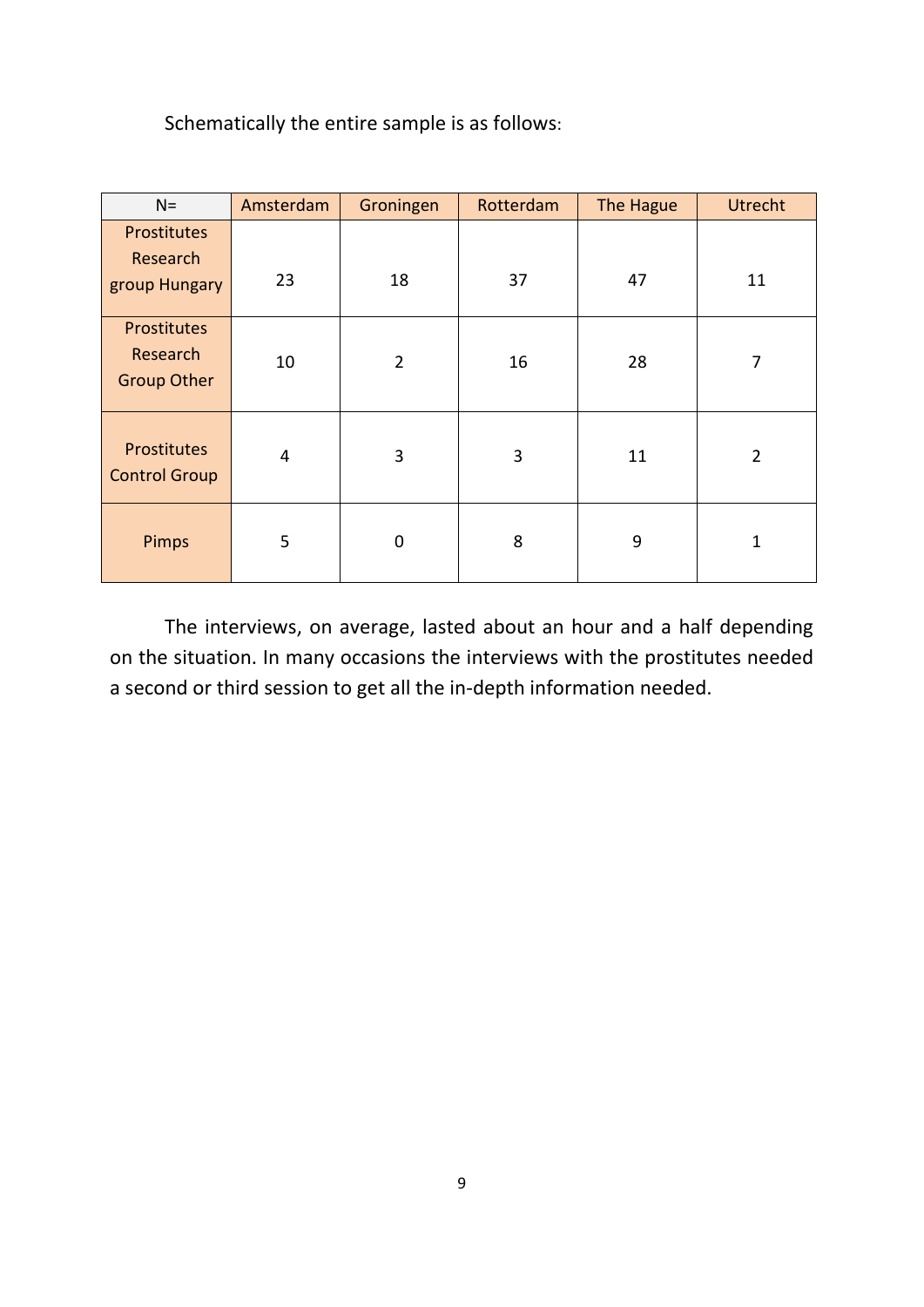#### **PART 3:**

This research tried to clarify the operations surrounding the exploitation of native Hungarian speaking women in the Netherlands. In order to do so the following research question stood at the base of this research.

*'What is the Modus Operandi of Organised Crime Groups which are involved in the trafficking and sexual exploitation of native Hungarian speaking women in the Netherlands and to what extend does legislation on both national and European level influence the Modus Operandi of these Organised Crime Groups?'*

This question can be answered by stating that even though valuable steps have been taken by the European committee and council as well as the member states authorities by; criminalising other types of trafficking, the increase or improvement of investigative powers, raising awareness, applying more victim orientated approaches, offering the victim better protection and setting up ongoing international coordination i.e. by JIT's. This still is insufficient considering the sheer amount and rise of victims reported annually. The prosecution of perpetrators proves to be difficult, because of victims limited willingness to report their situation, investigative difficulties and existing discrepancy in the goals, insight and methods between the different justice institutions. Therefore most profit is to be gained in the prevention of the origination of the crimes. In other words a more in-depth multidisciplinary approach tackling causes on all levels, from social levels which, from an economic perspective, need to be dealt with by Europe and by the member states all the way to personal circumstances i.e. low SES, self-esteem issues, peer pressure or family related issues. The use of criminal law is only required in those cases the victims really need salvation and the human right infringements are severe as otherwise the intervention can become contraproductive causing further abuse and victimisation as the women remain vulnerable and accessible to exploitation. In those cases it is necessary to raise awareness by adapting a different approach of 'community' policing applied on the red light districts in order to re-establish the victims' trust in the police. This will need to be supplemented with efforts on raising awareness amongst the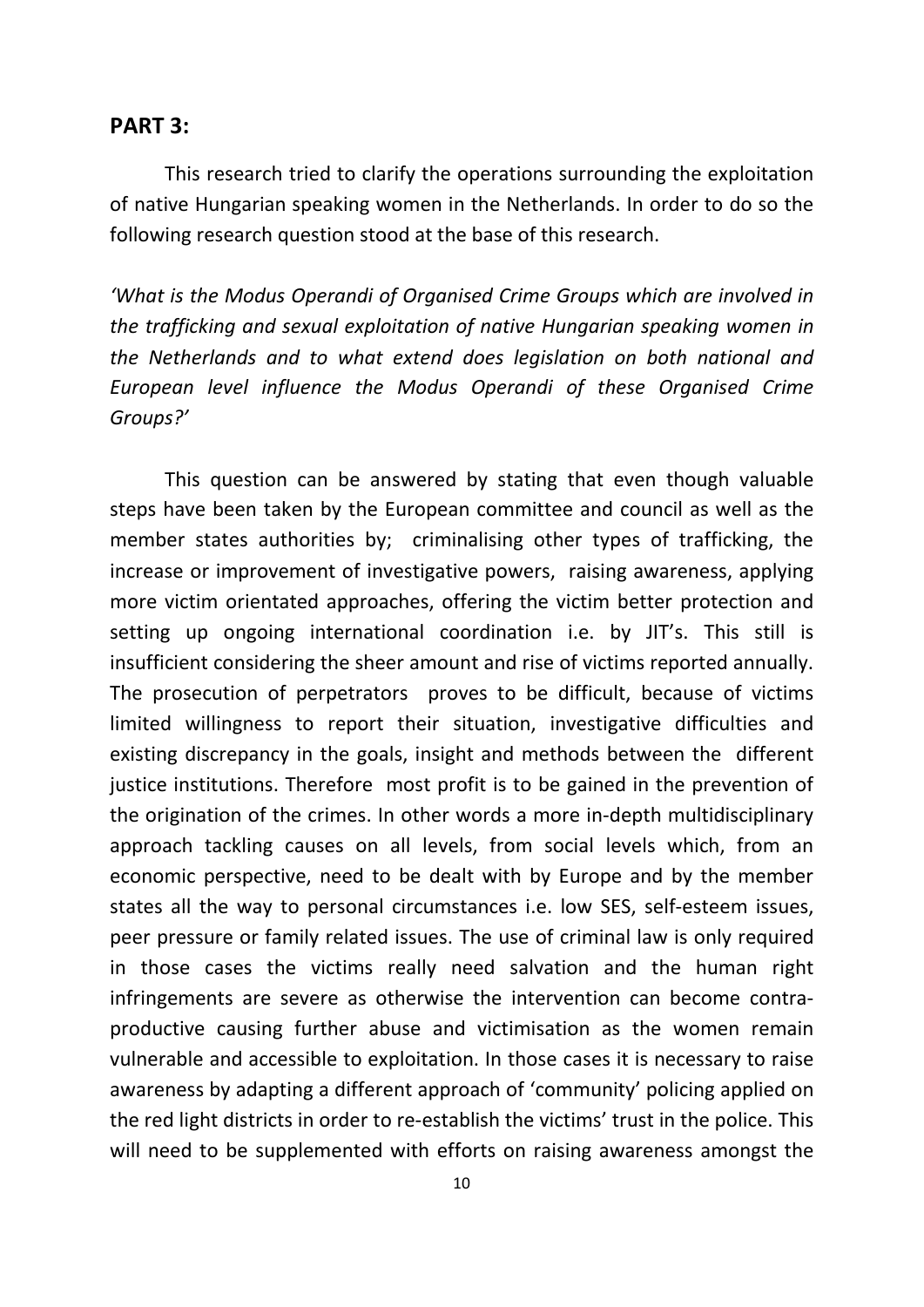people, abolishing indifference and make use of the people's help to fight sexual exploitation in example to improve recognition of victims of human trafficking. Aid workers and NGO's can be supportive to this mentality change. At the same time the police needs to adapt different strategies focussing more on victim's interest and help needed and perceive a successful prosecution as a welcome secondary result. The women need to be helped with better help and aid focused on the situation and needs of the woman. Legislation should constitute the base on which can be acted upon while the actions themselves need to address the elements of the three P's with an authorities response based on respect and understanding instead of being patronizing or even criminalising the women. These actions can be orientated or be regulative by the European Union, in the person of a specialised division of Europol, but it can only be effective if successfully adapted and performed by the authorities of all the states the crimes are being committed in.

Prevention should be the key element and thereby limits legal options as criminal law is in the basis reactive in character and therefore unsuccessful in protecting the victims of trafficking and sexual exploitation. The European Union could play a role but only if consensus can be reached on prostitution policy and certain investigated powers would be mandated differently.

Concretised and completed the points of interest are: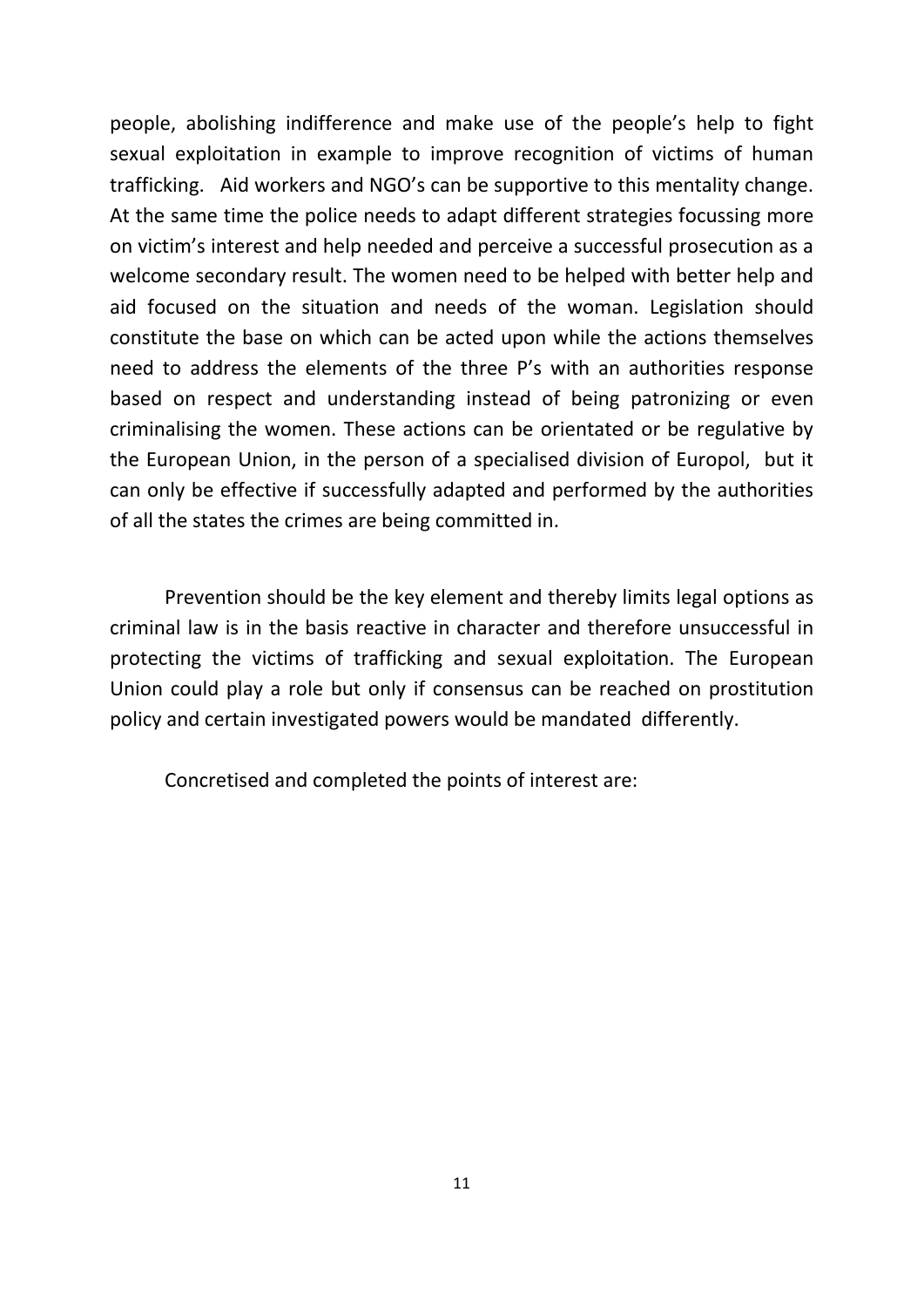|                    | <b>Primary prevention</b>                                                                                                                                                   | <b>Secondary prevention</b>                                                                                                                                                                     | <b>Tertiary Prevention</b>                                                                                                                                                              |  |
|--------------------|-----------------------------------------------------------------------------------------------------------------------------------------------------------------------------|-------------------------------------------------------------------------------------------------------------------------------------------------------------------------------------------------|-----------------------------------------------------------------------------------------------------------------------------------------------------------------------------------------|--|
|                    | (General)                                                                                                                                                                   | (Risks)                                                                                                                                                                                         | (Problems)                                                                                                                                                                              |  |
| <b>Perpetrator</b> | <b>Recognition of general</b><br>indicators that show<br>prove of the possibility<br>of crime and act<br>accordingly to the<br>situation.                                   | Individual risk indicators<br>reveal themselves and<br>so-called early life<br>interventions need to be<br>deployed. These actions<br>need to address all<br>single determinants.               | Perpetrators are active<br>and action by the<br>authorities is required.<br>These actions need to<br>address both<br>punishment and<br>rehabilitation in line<br>with individual needs. |  |
| <b>Situation</b>   | Make use of innovative<br>measures for the<br>universal<br>implementation of<br>preventive measures to<br>reduce opportunity.                                               | Dutch policy towards<br>prostitution creates a<br>legal option for<br>exploitation. As the<br>boundaries between sex<br>work and sexual<br>exploitation are diffuse<br>and hard to distinguish. | <b>Prostitution areas</b><br>usually have weak social<br>control and poor<br>planning to increase<br>both formal and<br>informal social control.                                        |  |
| <b>Victim</b>      | Raising awareness with<br>the public and informing<br>on the risks and their<br>actuality. By doing so<br>the public opinion can<br>be altered and<br>indifference avoided. | <b>Victimisation is</b><br>imminent. Women with<br>elevated risks i.e. low<br>SES, self-esteem issues<br>etc. should be made<br>aware and helped to<br>avoid victimisation.                     | Victimisation is a fact.<br>Victims need to be<br>helped out of the<br>exploitative situation<br>and need to be kept safe<br>and be prepared for a<br>life after victimisation          |  |